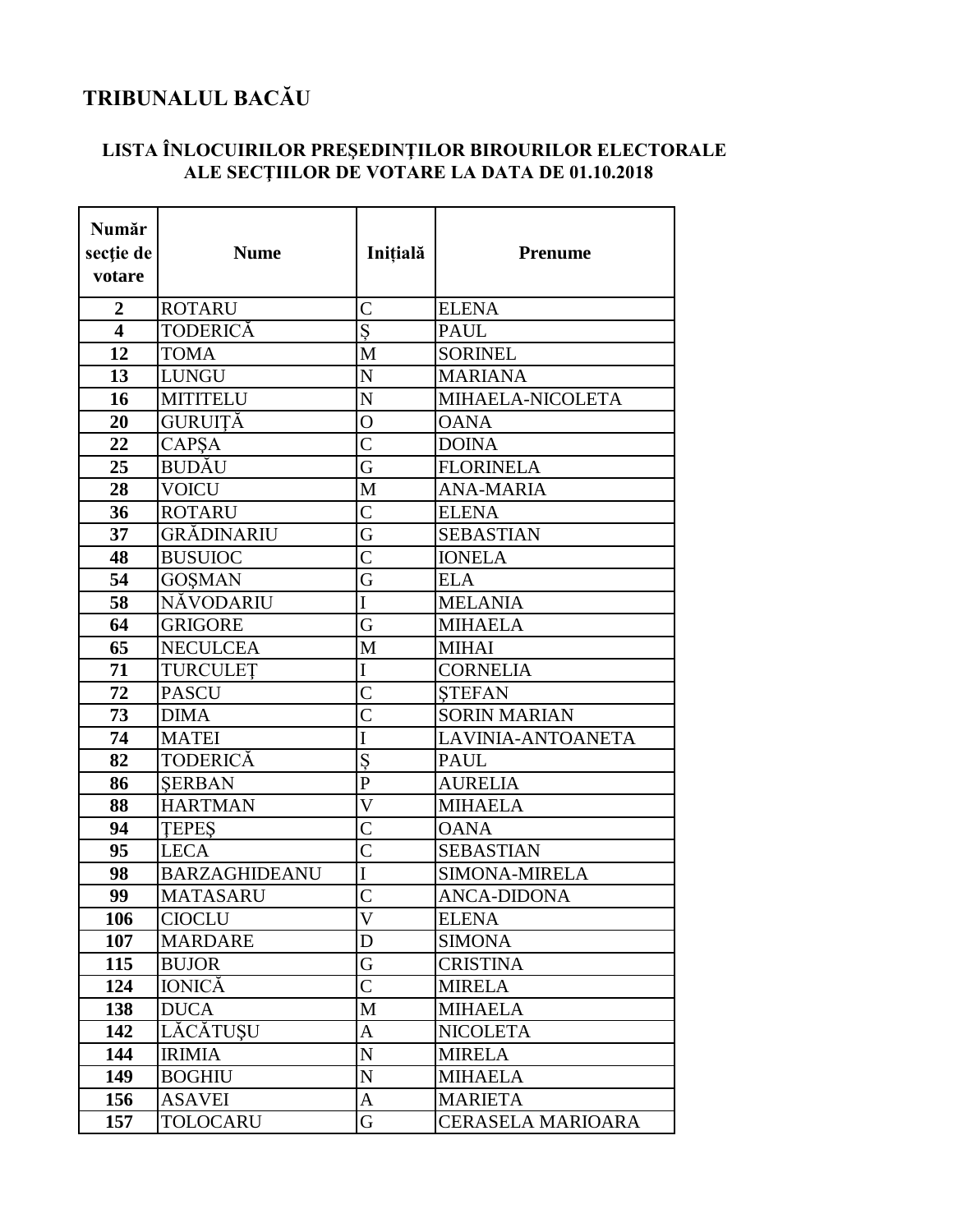| 162 | <b>STAN</b>            | I                       | <b>MIRELA</b>        |
|-----|------------------------|-------------------------|----------------------|
| 166 | <b>GUGUCI</b>          | M                       | <b>MUGUREL</b>       |
| 169 | <b>TOMA</b>            | A                       | RALUCA-ȘTEFANIA      |
| 177 | <b>BUZINCHI</b>        | $\overline{N}$          | ELENA-LAURA          |
| 181 | <b>VIŞAN</b>           | $\overline{\mathsf{V}}$ | <b>LUCIAN</b>        |
| 183 | <b>BLANARIU</b>        | $\overline{V}$          | <b>IOAN</b>          |
| 184 | <b>SARBAN</b>          | $\overline{\mathsf{V}}$ | LĂCRĂMIOARA-ANGELA   |
| 185 | <b>ABABEI</b>          | M                       | <b>ALINA-MIHAELA</b> |
| 193 | <b>CIANGA</b>          | D                       | <b>DESPINA</b>       |
| 197 | <b>HANGANU</b>         | G                       | <b>CRISTINA</b>      |
| 199 | ZUGRĂVEL               | I                       | VASILICĂ             |
| 202 | <b>SOFRON</b>          | G                       | <b>TATIANA</b>       |
| 205 | <b>LUPU</b>            | $\overline{\mathsf{C}}$ | CORNELIA-CRISTINA    |
| 207 | <b>UNTEA</b>           | M                       | <b>ANCA-ELENA</b>    |
| 210 | <b>MAFTEI</b>          | $\overline{\mathsf{V}}$ | <b>ILIANA</b>        |
| 211 | <b>COVACI</b>          | $\overline{\mathsf{V}}$ | <b>GABRIEL</b>       |
| 218 | <b>ROMAN</b>           | M                       | <b>VIORICA</b>       |
| 219 | <b>BINDILEU</b>        | G                       | <b>CORNELIA</b>      |
| 224 | <b>CRISTEA</b>         | $\overline{\rm V}$      | <b>GRIGORI</b>       |
| 227 | <b>PANTIRU</b>         | $\overline{C}$          | <b>CONSTANTIN</b>    |
| 232 | TĂRANU                 | $\overline{I}$          | <b>DOINITA</b>       |
| 235 | NITĂ                   | D                       | MĂDĂLINA             |
| 241 | <b>FERCHIU</b>         | I                       | <b>MIOARA</b>        |
| 244 | DÂRLĂU                 | I                       | <b>PAVEL</b>         |
| 246 | LASCĂR                 | G                       | <b>VIORICA</b>       |
| 251 | <b>DARABAN</b>         |                         | <b>DOINA</b>         |
| 253 | <b>ILIESCU</b>         | $\overline{C}$          | <b>CONSTANTIN</b>    |
| 254 | <b>GÅBUREANU</b>       | $\overline{N}$          | <b>LUCICA</b>        |
| 265 | PAVĂL                  | $\mathbf{P}$            | IZABELA-BEATRICE     |
| 273 | MOISĂ                  | S                       | <b>ALINA</b>         |
| 275 | <b>CAPSA</b>           | $\overline{S}$          | <b>ANDREEA</b>       |
| 286 | <b>HOGEA</b>           | G                       | <b>ELENA</b>         |
| 287 | <b>IRIMEA-LAZĂR</b>    | $\overline{N}$          | <b>DANIELA</b>       |
| 292 | ZAHARIA                | $\overline{\mathsf{V}}$ | <b>ANCA-MIHAELA</b>  |
| 294 | <b>COMĂNECI</b>        | $\overline{C}$          | <b>MILICA</b>        |
| 299 | <b>NEAGU</b>           | I                       | <b>MIOARA</b>        |
| 302 | <b>ERACLE</b>          | ${\bf N}$               | <b>IOANA</b>         |
| 305 | <b>COCHIOR-BUTNARU</b> | I                       | <b>DANIELA</b>       |
| 306 | <b>SARIG</b>           | ${\bf P}$               | <b>ANGELICA</b>      |
| 307 | <b>BENCHEA</b>         | G                       | <b>CECILIA</b>       |
| 308 | <b>BENCHEA</b>         | Ş                       | <b>PAMELA</b>        |
| 322 | <b>ROSU</b>            | G                       | <b>ELENA</b>         |
| 325 | <b>DECUSARĂ</b>        | G                       | <b>ALINA</b>         |
| 328 | CÂRLAN                 | $\overline{I}$          | <b>LENTA</b>         |
| 338 | <b>CICEO</b>           | $\overline{\mathsf{V}}$ | <b>MIHAELA</b>       |
| 339 | <b>JITARU</b>          | I                       | <b>IULIANA</b>       |
| 341 | <b>HABAVNIC</b>        | M                       | <b>TEREZA</b>        |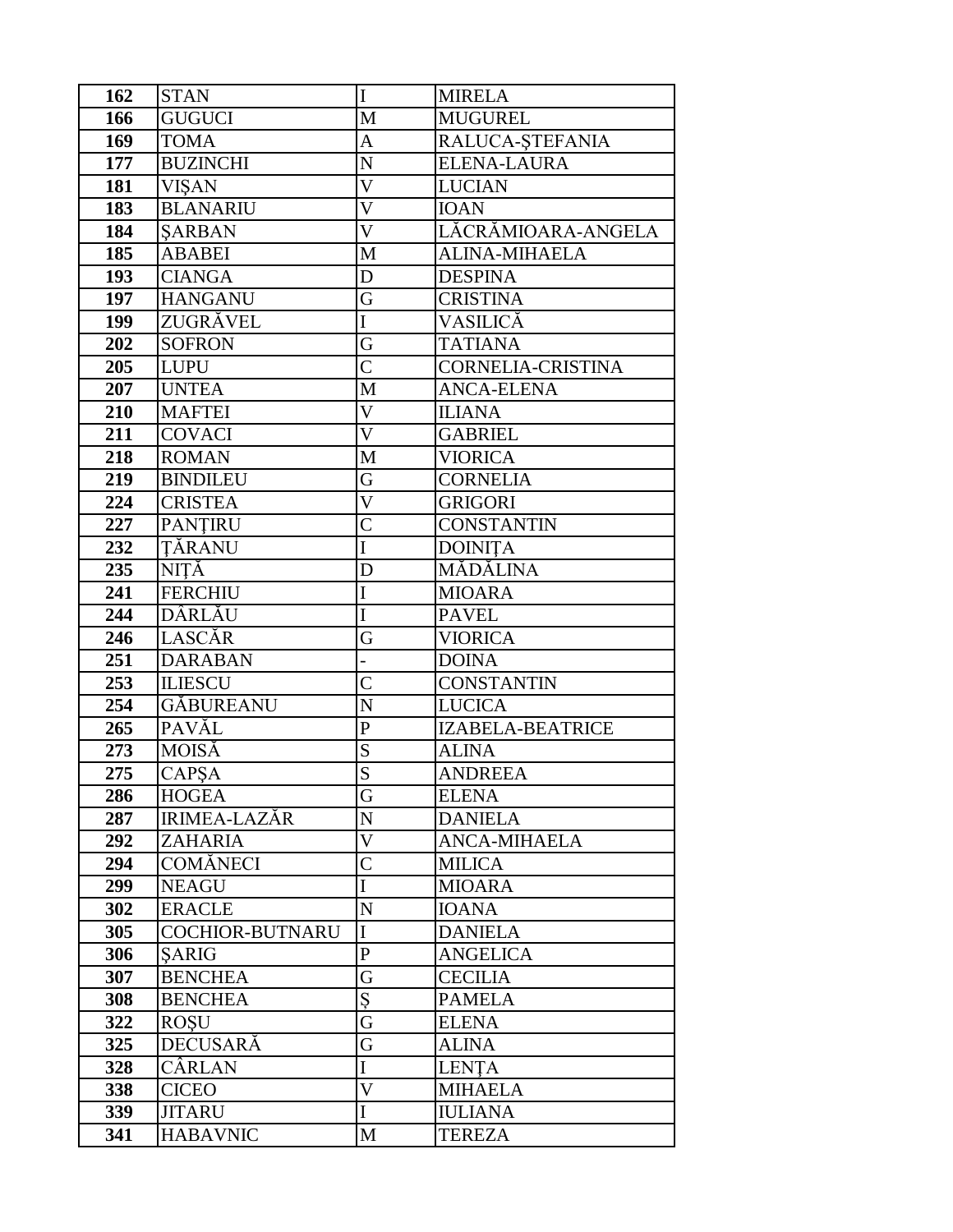| 342 | <b>DORNESCU</b>      | $\mathbf{A}$            | <b>EUGENIA</b>         |
|-----|----------------------|-------------------------|------------------------|
| 355 | PAL                  | I                       | <b>LUCICA</b>          |
| 357 | <b>LUCA</b>          | L                       | ANA                    |
| 359 | <b>NEAGU</b>         | D                       | <b>MINODORA</b>        |
| 360 | <b>PARASCHIVESCU</b> | $\overline{P}$          | ZVETLANA-FELICIA       |
| 364 | <b>DOBOS</b>         | T                       | <b>ANA</b>             |
| 365 | <b>CREANGĂ</b>       | I                       | <b>SIMONA</b>          |
| 374 | <b>PURICE</b>        | G                       | <b>CAMELIA-MARIANA</b> |
| 380 | <b>BUTNARU</b>       | N                       | <b>ANA MARIA</b>       |
| 381 | <b>GURAMBA</b>       | $\mathbf N$             | <b>CARMEN NICOLETA</b> |
| 385 | <b>PALADE</b>        | $\mathbf N$             | MÁLINA-GEORGEANA       |
| 386 | <b>BERBECE</b>       | $\overline{\mathsf{V}}$ | <b>DUMITRU</b>         |
| 387 | BĂLĂNUCĂ             | $\overline{I}$          | <b>MARIA</b>           |
| 392 | <b>CIOBOTARU</b>     | D                       | <b>DORINA</b>          |
| 394 | <b>MUNTIANU</b>      | I                       | <b>GABRIELA</b>        |
| 395 | CĂLIN                | L                       | NICUȘOR                |
| 397 | <b>AVRAM</b>         | $\overline{\mathsf{V}}$ | MONICA-MARIA           |
| 398 | <b>CHIRILĂ</b>       | G                       | <b>CARMEN-MARIA</b>    |
| 400 | <b>BORCEA</b>        | I                       | <b>DANIELA-ELENA</b>   |
| 406 | <b>LADARIU</b>       |                         | <b>IONELA</b>          |
| 418 | <b>IONESCU</b>       | I                       | <b>DANA</b>            |
| 420 | <b>BALAN</b>         | I                       | <b>ALINA-ELENA</b>     |
| 429 | CHIPER-ZAHARIA       | I                       | <b>LUCIAN</b>          |
| 434 | <b>VASILACHE</b>     | I                       | <b>ILIE</b>            |
| 438 | <b>TOMESCU</b>       | $\mathbf R$             | ROMEO-EMANUEL          |
| 440 | PLĂCINTĂ             | G                       | <b>GABRIELA</b>        |
| 443 | RÁDEANU              | G                       | <b>GEORGEL</b>         |
| 444 | <b>BOBÂRNAC</b>      | $\overline{C}$          | CRISTINA-LOREDANA      |
| 445 | <b>HERCIU</b>        | G                       | MARIA                  |
| 446 | IOJĂ                 | G                       | <b>IONUT</b>           |
| 449 | <b>NEGHINĂ</b>       | S                       | <b>MARIETA</b>         |
| 453 | LIŞIȚĂ               | $\overline{\mathsf{V}}$ | ANDREEA-GEORGIANA      |
| 462 | <b>BUDĂU-ANIȚEI</b>  | $\bf I$                 | <b>IOANA</b>           |
| 470 | MURARU               | $\mathbf I$             | <b>IOAN-GABRIEL</b>    |
| 486 | <b>DIACONU</b>       | I                       | MIHAELA-TATIANA        |
| 490 | <b>SPULBER</b>       | $\mathbf M$             | <b>OANA CARMEN</b>     |
| 494 | <b>LUPASCU</b>       | $\mathbf{P}$            | <b>MARIA</b>           |
| 495 | <b>LUPASCU</b>       | $\mathbf V$             | <b>NECULAI</b>         |
| 499 | MĂRIAN               | $\mathbf I$             | <b>RAMONA</b>          |
| 500 | <b>RUSU</b>          | $\mathcal{C}$           | <b>ELENA</b>           |
| 503 | <b>MARIN</b>         | G                       | PETRE                  |
| 510 | <b>CRĂCIUN</b>       | $\bf{I}$                | <b>MARILENA</b>        |
| 512 | TÂNTARU              | D                       | <b>ELENA</b>           |
| 516 | <b>PLESCA</b>        | $\mathbf I$             | <b>ALEXANDRU</b>       |
| 517 | <b>MOCANU</b>        | $\overline{V}$          | <b>CLEMENT-VASILE</b>  |
| 519 | <b>CUCOS</b>         | $\mathbf I$             | <b>ELENA</b>           |
| 531 | <b>URSU</b>          | $\mathbf{A}$            | MIHAELA-NICOLETA       |